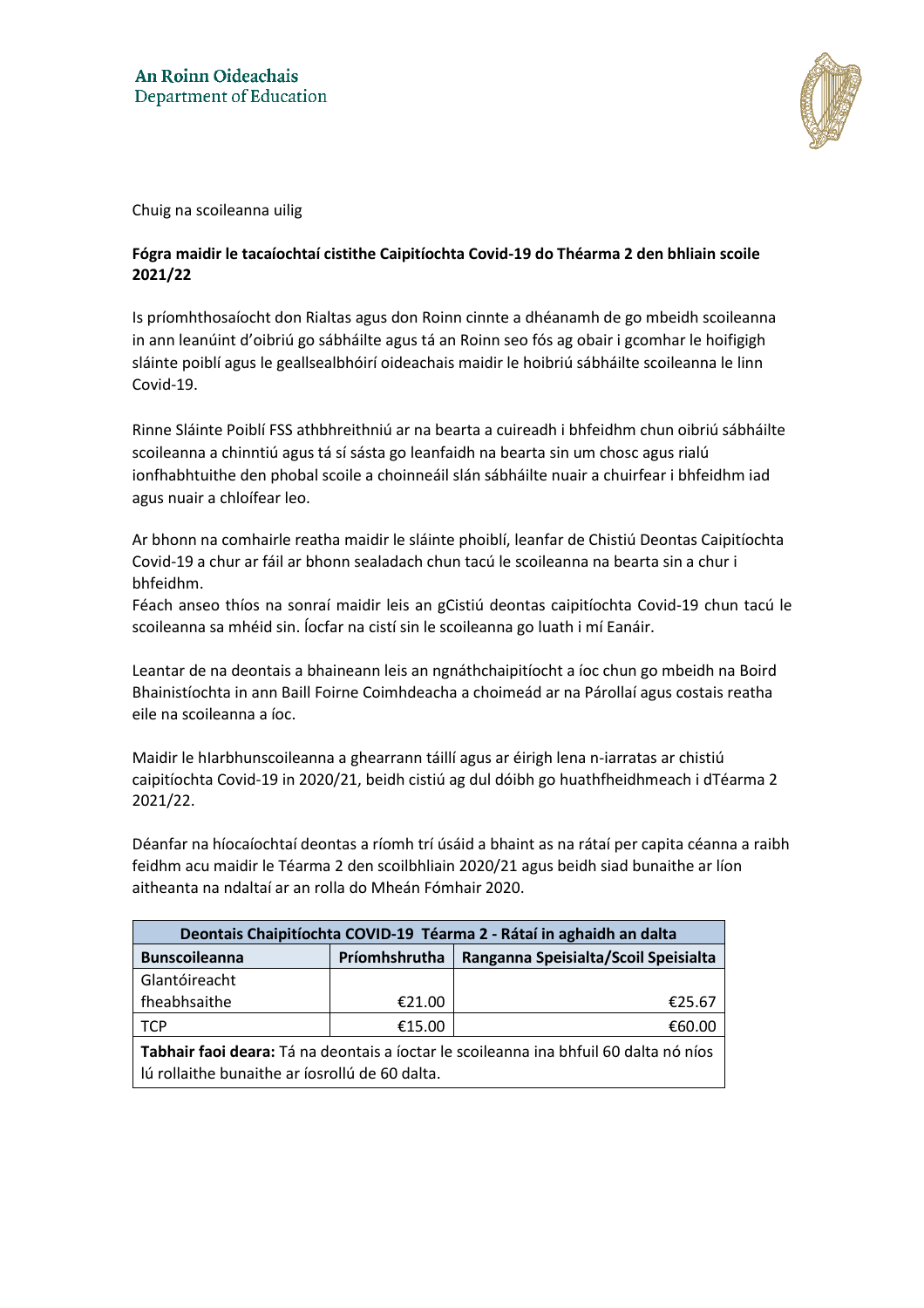

| Deontais Chaipitíochta COVID-19 Téarma 2 - Rátaí in aghaidh an dalta              |               |                     |  |  |
|-----------------------------------------------------------------------------------|---------------|---------------------|--|--|
| Iar-bhunscoileanna                                                                | Príomhshrutha | Ranganna Speisialta |  |  |
| Glantóireacht                                                                     |               |                     |  |  |
| fheabhsaithe                                                                      | €11.00        | €13.33              |  |  |
| <b>TCP</b>                                                                        | €24.00        | €96.00              |  |  |
| Maoirseacht                                                                       |               |                     |  |  |
| fheabhsaithe                                                                      | €35.00        | €35.00              |  |  |
| Tabhair faoi deara: Tá na deontais a íoctar le scoileanna ina bhfuil 200 dalta nó |               |                     |  |  |
| níos lú rollaithe bunaithe ar íosrollú de 200 dalta.                              |               |                     |  |  |

Tá samplaí léiritheacha de luach na ndeontas is iníoctha do scoileanna ar mhéideanna éagsúla ar fáil in Aguisín A.

Tá gach deontas a bhaineann le Caipitíocht Covid-19 le húsáid chun na críche a leagadh amach roimhe seo i gCiorcláin 0045 agus 0046/2020 atá ar fáil freisin ar shuíomh Gréasáin na Roinne ag na naisc thíos.

[https://www.gov.ie/ga/ciorclan/tacaiochtai-oibriuchain-covid-19-chun-filleadh-go-hiomlan-ar](https://www.gov.ie/ga/ciorclan/tacaiochtai-oibriuchain-covid-19-chun-filleadh-go-hiomlan-ar-an-scoil/)[an-scoil/](https://www.gov.ie/ga/ciorclan/tacaiochtai-oibriuchain-covid-19-chun-filleadh-go-hiomlan-ar-an-scoil/)

[https://www.gov.ie/ga/ciorclan/tacaiochtai-oibriuchain-covid-19-don-fhilleadh-iomlan-ar](https://www.gov.ie/ga/ciorclan/tacaiochtai-oibriuchain-covid-19-don-fhilleadh-iomlan-ar-scoil-iarbhunscoil/)[scoil-iarbhunscoil/](https://www.gov.ie/ga/ciorclan/tacaiochtai-oibriuchain-covid-19-don-fhilleadh-iomlan-ar-scoil-iarbhunscoil/)

Is féidir le scoileanna an cistiú arna chur ar fáil leis na deontais éagsúla a úsáid chun sreabhadh leordhóthanach airgid thirim a chinntiú ag tráthanna áirithe.

Ní mór i gcónaí taifead a dhéanamh ar ioncam agus caiteachas i gcuntais scoile agus iad a bheith luaite leis na deontais faoi leith mar is iomchuí.

Meabhraítear do scoileanna stoc a bhainistiú agus a cheannach mar is iomchuí chun nach mbeidh barraíocht soláthairtí ann. Ar an gcaoi sin déanfar cinnte de go mbeidh luach ar airgead acu agus nach ndéanfar soláthairtí a chur amú.

Má tá ceist ar bith eile agat seol ríomhphost chuig covid19 alert@education.gov.ie nó glaoigh ar 057 9324461.

Leanfaidh an Roinn den ndlúthchomhar leis na comhpháirtithe oideachais agus na speisialtóirí sa tsláinte phoiblí uilig chun go leanfar de thacaíocht a thabhairt do scoileanna don scoilbhliain 2021/22. Ba mhaith liom buíochas a ghabháil libh arís as cinnte a dhéanamh de gur ionaid shábháilte iad scoileanna do dhaltaí agus daoine fásta ar aon.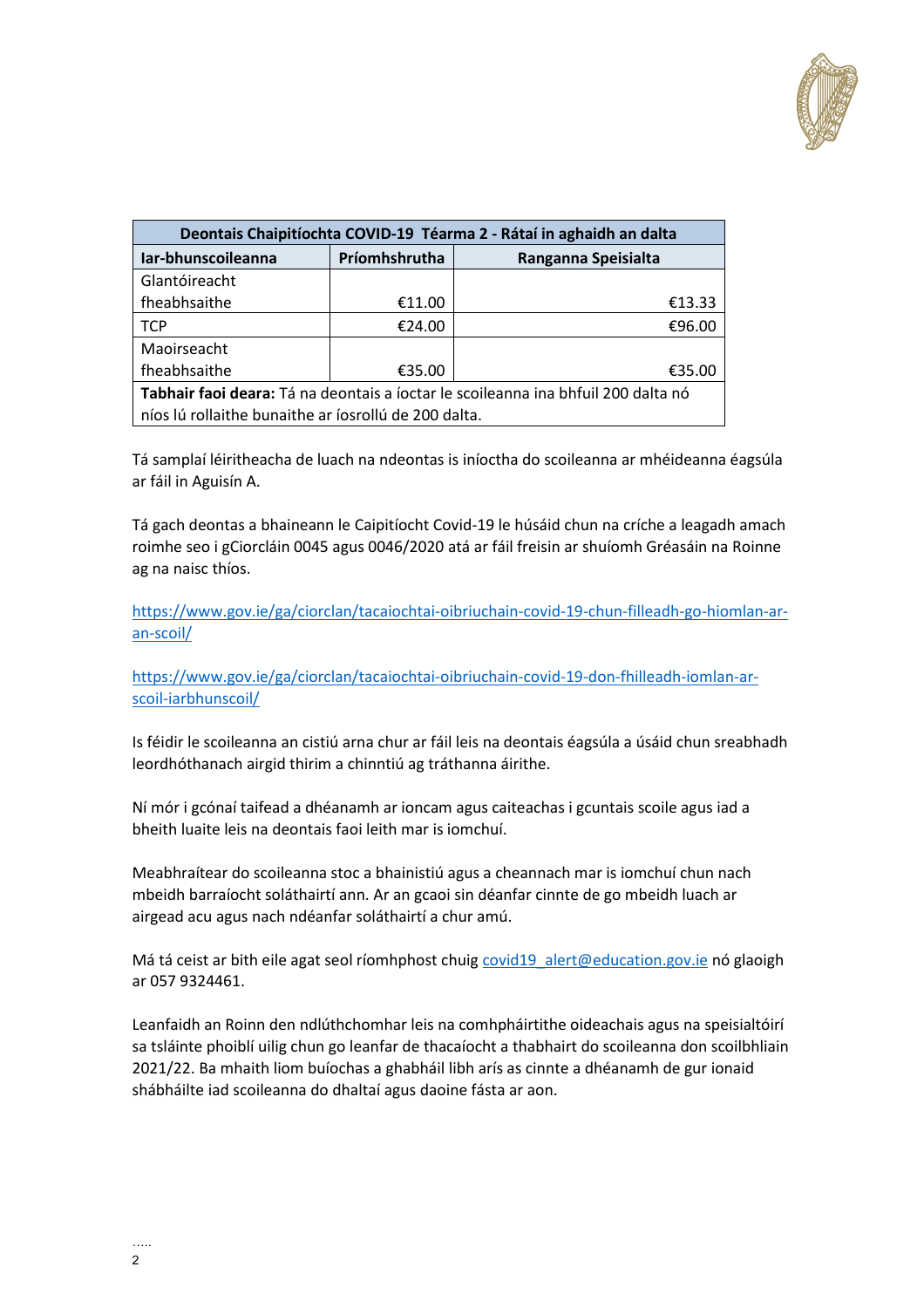

Is mise le meas

Deirdre Shanley Leas-Rúnaí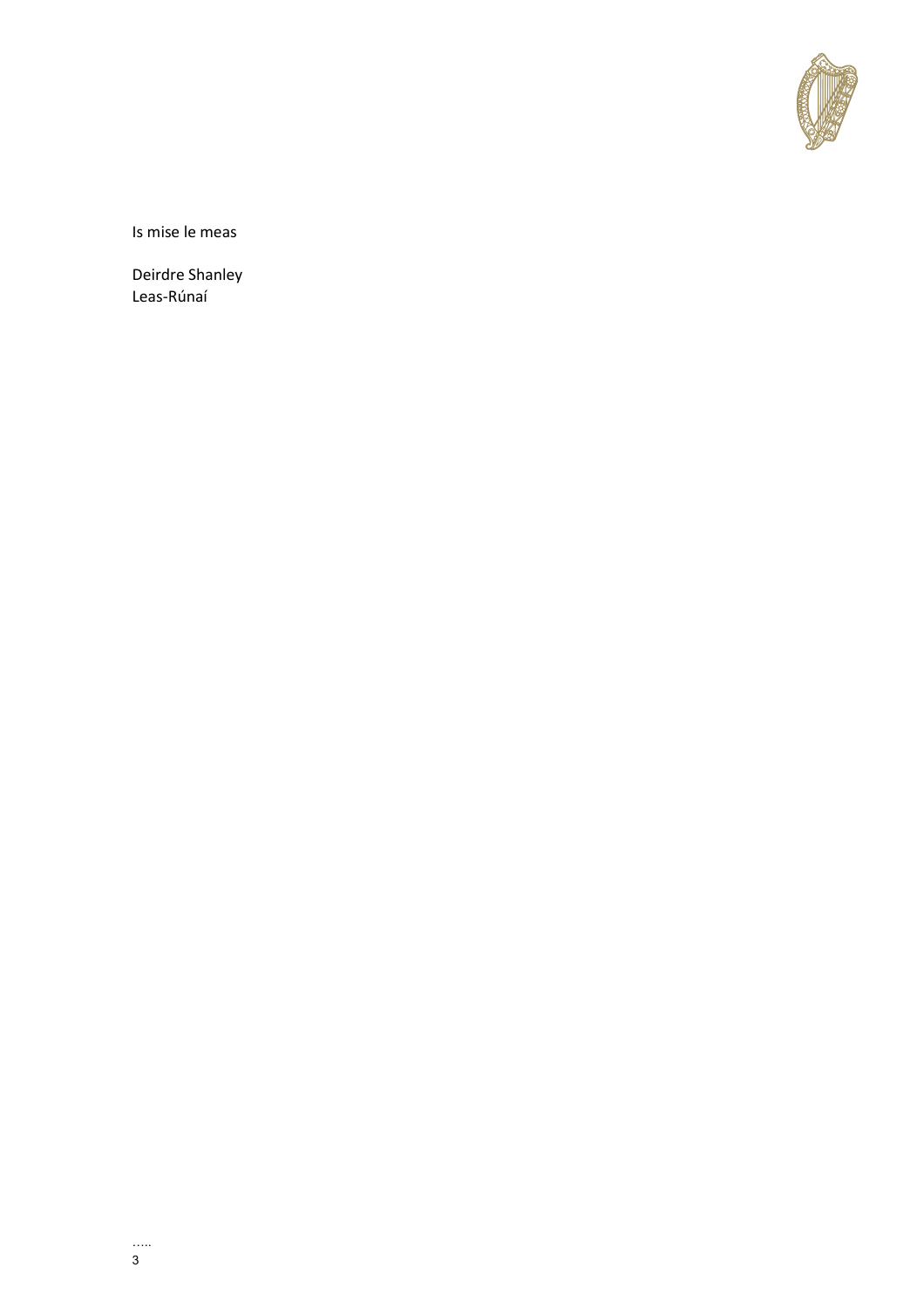

## **Aguisín A**

| <b>Bunscoileanna</b>                                                                      |               |            |  |  |
|-------------------------------------------------------------------------------------------|---------------|------------|--|--|
| Luach na nDeontas Caipitíochta - Ráta príomhshrutha - Téarma 2 den bhliain scoile 2021/22 |               |            |  |  |
| Rollú Daltaí                                                                              | Glantóireacht | <b>TCP</b> |  |  |
| Suas le 60                                                                                | €1,260        | €900       |  |  |
| 100                                                                                       | €2,100        | €1,500     |  |  |
| 200                                                                                       | €4,200        | €3,000     |  |  |
| 400                                                                                       | €8,400        | €6,000     |  |  |
| 600                                                                                       | €12,600       | €9,000     |  |  |

**Samplaí léiritheacha de luach na ndeontas is iníoctha do scoileanna ar mhéideanna éagsúla**

| <b>Bunscoileanna Speisialta</b>                                                       |               |            |  |  |  |
|---------------------------------------------------------------------------------------|---------------|------------|--|--|--|
| Luach na nDeontas Caipitíochta - Ráta Breisithe - Téarma 2 den bhliain scoile 2021/22 |               |            |  |  |  |
| Líon na Múinteoirí                                                                    | Glantóireacht | <b>TCP</b> |  |  |  |
| 1                                                                                     | €1,540        | €3,600     |  |  |  |
| $\overline{2}$                                                                        | €1,592        | €3,720     |  |  |  |
| 3                                                                                     | €2,464        | €5,760     |  |  |  |
| 4                                                                                     | €3,337        | €7,800     |  |  |  |
| 5                                                                                     | €4,210        | €9,840     |  |  |  |
| 6                                                                                     | €5,057        | €11,820    |  |  |  |
| 7                                                                                     | €5,853        | €13,680    |  |  |  |
| 8                                                                                     | €6,623        | €15,480    |  |  |  |
| 9                                                                                     | €6,982        | €16,320    |  |  |  |
| 10                                                                                    | €7,829        | €18,300    |  |  |  |
| 11                                                                                    | €8,676        | €20,280    |  |  |  |
| 12                                                                                    | €9,524        | €22,260    |  |  |  |
| 13                                                                                    | €10,371       | €24,240    |  |  |  |
| 14                                                                                    | €11,218       | €26,220    |  |  |  |
| 15                                                                                    | €12,065       | €28,200    |  |  |  |
| 16                                                                                    | €12,912       | €30,180    |  |  |  |